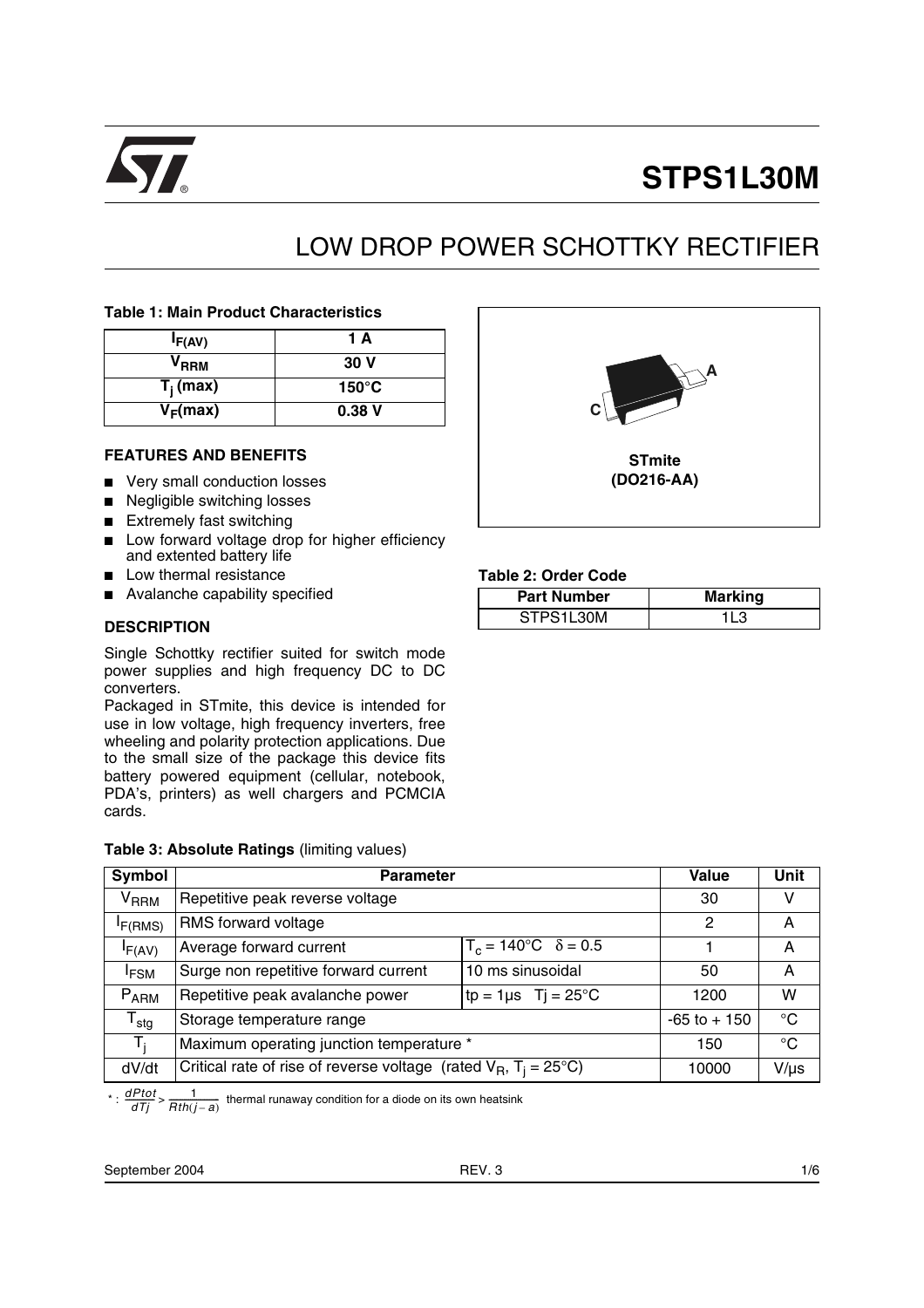### **STPS1L30M**

#### **Table 4: Thermal Resistance**

| Symbol        | <b>Parameter</b>    | Value | Unit               |
|---------------|---------------------|-------|--------------------|
| $R_{th(i-c)}$ | Junction to case    | 20    | $\rm ^{\circ}$ C/W |
| $R_{th(j-l)}$ | Junction to ambient | 250   | $\rm ^{\circ}$ C/W |

\* Mounted with minimum recommended pad size, PC board FR4.

#### **Table 5: Static Electrical Characteristics**

| Symbol                                        | <b>Parameter</b>     | <b>Tests conditions</b>        |                   | Min. | <b>Typ</b> | Max.           | <b>Unit</b> |
|-----------------------------------------------|----------------------|--------------------------------|-------------------|------|------------|----------------|-------------|
| $I_R$ <sup>*</sup><br>Reverse leakage current |                      | $T_i = 25^{\circ}C$            | $V_R = V_{RRM}$   |      | 0.13       | 0.39           |             |
|                                               |                      | $T_i = 85^{\circ}C$            |                   |      | 5.25       | 16.5           |             |
|                                               |                      | $T_i = 25^{\circ}C$            | $V_{\rm B}$ = 20V |      | 0.05       | 0.24           |             |
|                                               | $T_i = 85^{\circ}C$  |                                |                   | 3.5  | 10.5       | mA             |             |
|                                               |                      | $T_i = 25^{\circ}C$            | $V_R = 10V$       |      | 0.03       | 0.15           |             |
|                                               |                      | $T_i = 85^{\circ}$ C           |                   |      | 2.4        | $\overline{7}$ |             |
| $V_F$ *                                       | Forward voltage drop | $T_i = 25^{\circ}C$            | $I_F = 1A$        |      | 0.33       | 0.39           |             |
|                                               |                      | $T_i = 85^{\circ}$ C           |                   |      | 0.28       | 0.34           | v           |
|                                               |                      | $T_j = 25^{\circ}C$            | $I_F = 3A$        |      | 0.45       | 0.53           |             |
|                                               |                      | $\overline{T_i} = 85^{\circ}C$ |                   |      | 0.43       | 0.51           |             |

Pulse test:  $\qquad \times \text{tp} = 380 \text{ µs}, \ \delta < 2\%$ 

To evaluate the conduction losses use the following equation: P = 0.34 x l<sub>F(AV)</sub> + 0.07 l<sub>F</sub><sup>2</sup>(RMS)

#### **Figure 1: Conduction losses versus average current**



#### **Figure 2: Average forward current versus ambient temperature (** $\delta$  **= 0.5)**



57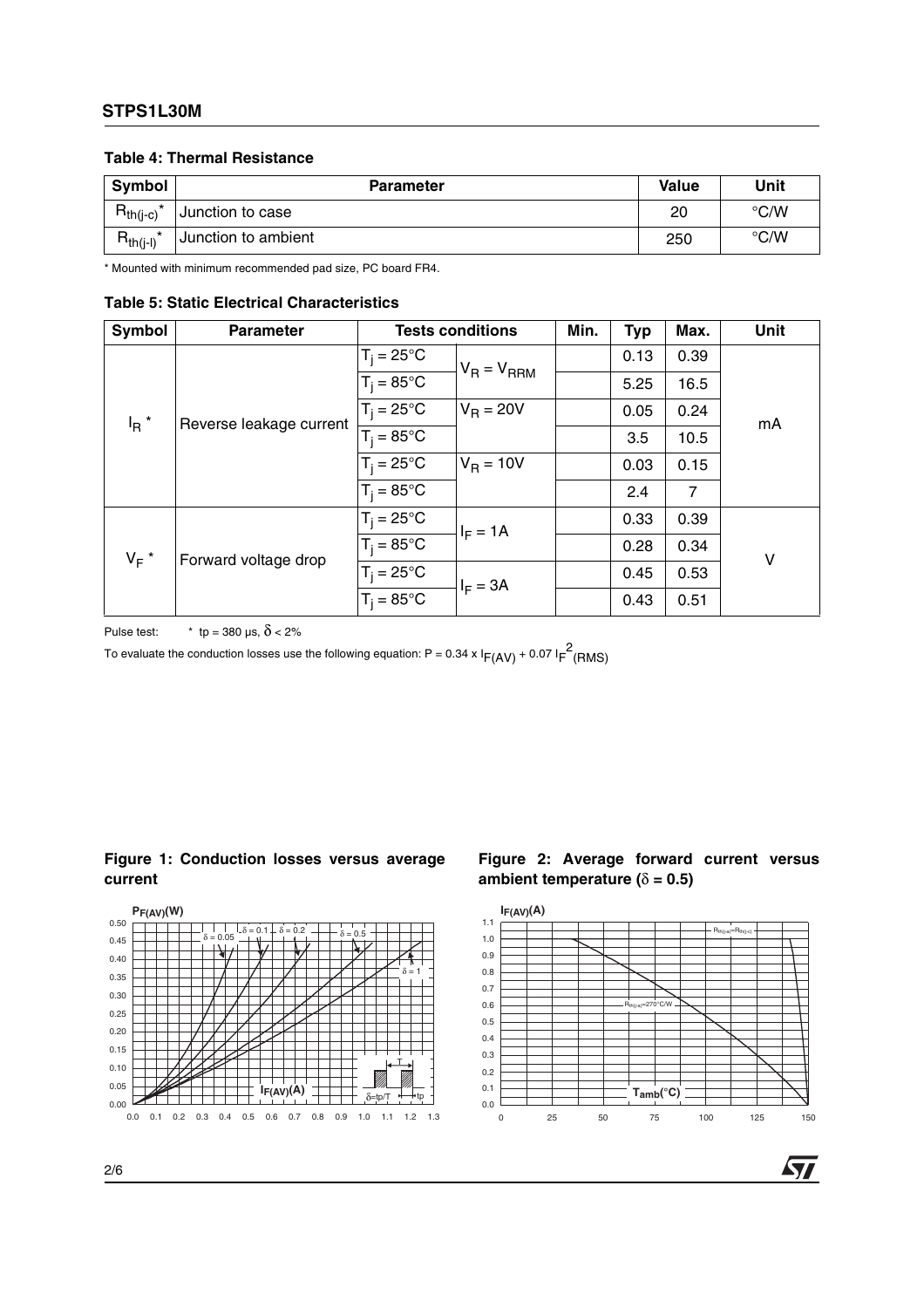#### **Figure 3: Normalized avalanche power derating versus pulse duration**



**Figure 5: Non repetitive surge peak forward current versus overload duration (maximum values)**



**Figure 7: Reverse leakage current versus reverse voltage applied (typical values)**







**Figure 6: Relative variation of thermal impedance junction to ambient versus pulse duration**



**Figure 8: Reverse leakage current versus junction temperature (typical values)**



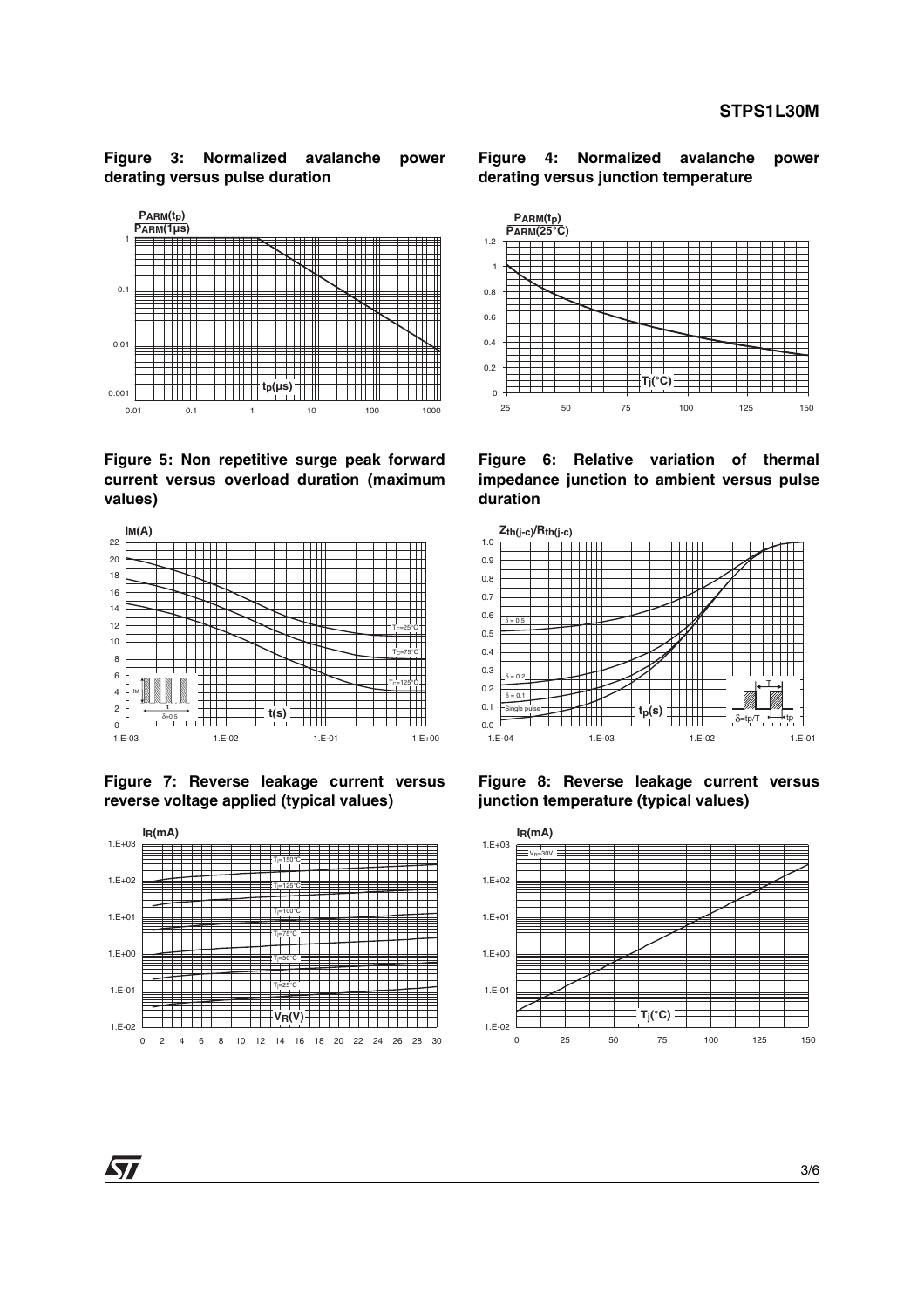**Figure 9: Junction capacitance versus reverse voltage applied (typical values)**



**Figure 11: Thermal resistance junction to ambient versus copper surface under tab (epoxy printed board FR4, Cu = 35µm, typical values)**



#### **Figure 10: Forward voltage drop versus forward current**



ST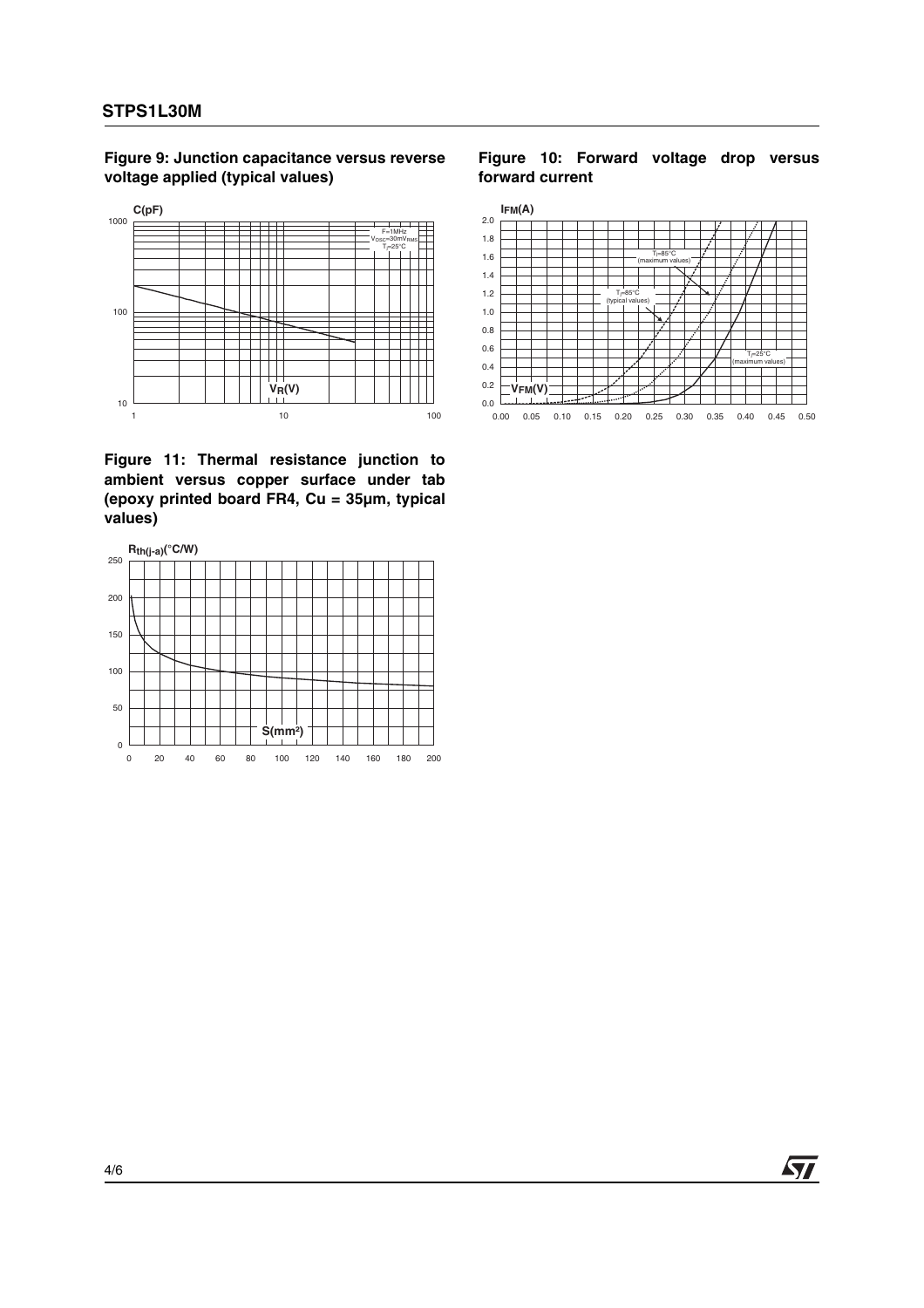**Figure 12: STmite Package Mechanical Data**



|                | <b>DIMENSIONS</b>  |      |      |          |               |       |
|----------------|--------------------|------|------|----------|---------------|-------|
| REF.           | <b>Millimeters</b> |      |      |          | <b>Inches</b> |       |
|                | Min.               | Typ. | Max. | Min.     | Typ.          | Max.  |
| A              | 0.85               | 1.00 | 1.15 | 0.033    | 0.039         | 0.045 |
| A <sub>1</sub> | $-0.05$            |      | 0.05 | $-0.002$ |               | 0.002 |
| b              | 0.40               |      | 0.65 | 0.016    |               | 0.025 |
| b2             | 0.70               |      | 1.00 | 0.027    |               | 0.039 |
| C              | 0.10               |      | 0.25 | 0.004    |               | 0.010 |
| D              | 1.75               | 1.90 | 2.05 | 0.069    | 0.007         | 0.081 |
| Е              | 1.75               | 1.90 | 2.05 | 0.069    | 0.007         | 0.081 |
| н              | 3.60               | 3.75 | 3.90 | 0.142    | 0.148         | 0.154 |
| L              | 0.50               | 0.63 | 0.80 | 0.020    | 0.025         | 0.031 |
| L2             | 1.20               | 1.35 | 1.50 | 0.047    | 0.053         | 0.059 |
| L3             |                    | 0.50 |      |          | 0.019         |       |
|                |                    | ref  |      |          | ref           |       |
| R              | 0.07               |      |      | 0.003    |               |       |
| R1             | 0.07               |      |      | 0.003    |               |       |

**Figure 13: Foot Print Dimensions** (in millimeters)



## **Table 6: Ordering Information**

| <b>Ordering type</b> | Marking | Package | Weight            | <b>Base gty</b> | Delivery mode |
|----------------------|---------|---------|-------------------|-----------------|---------------|
| STPS1L30M            | ١LЗ     | imite   | $15.5 \text{ mg}$ | 12000           | Tape & reel   |

## **Table 7: Revision History**

| Date        | <b>Revision</b> | <b>Description of Changes</b>                                                                                |
|-------------|-----------------|--------------------------------------------------------------------------------------------------------------|
| Jul-2003    | 2Α              | Last update.                                                                                                 |
| 13-Sep-2004 |                 | STmite package dimensions reference A1 change: from<br>blank (min) to -0.05mm and from 0.10 (max) to 0.05mm. |